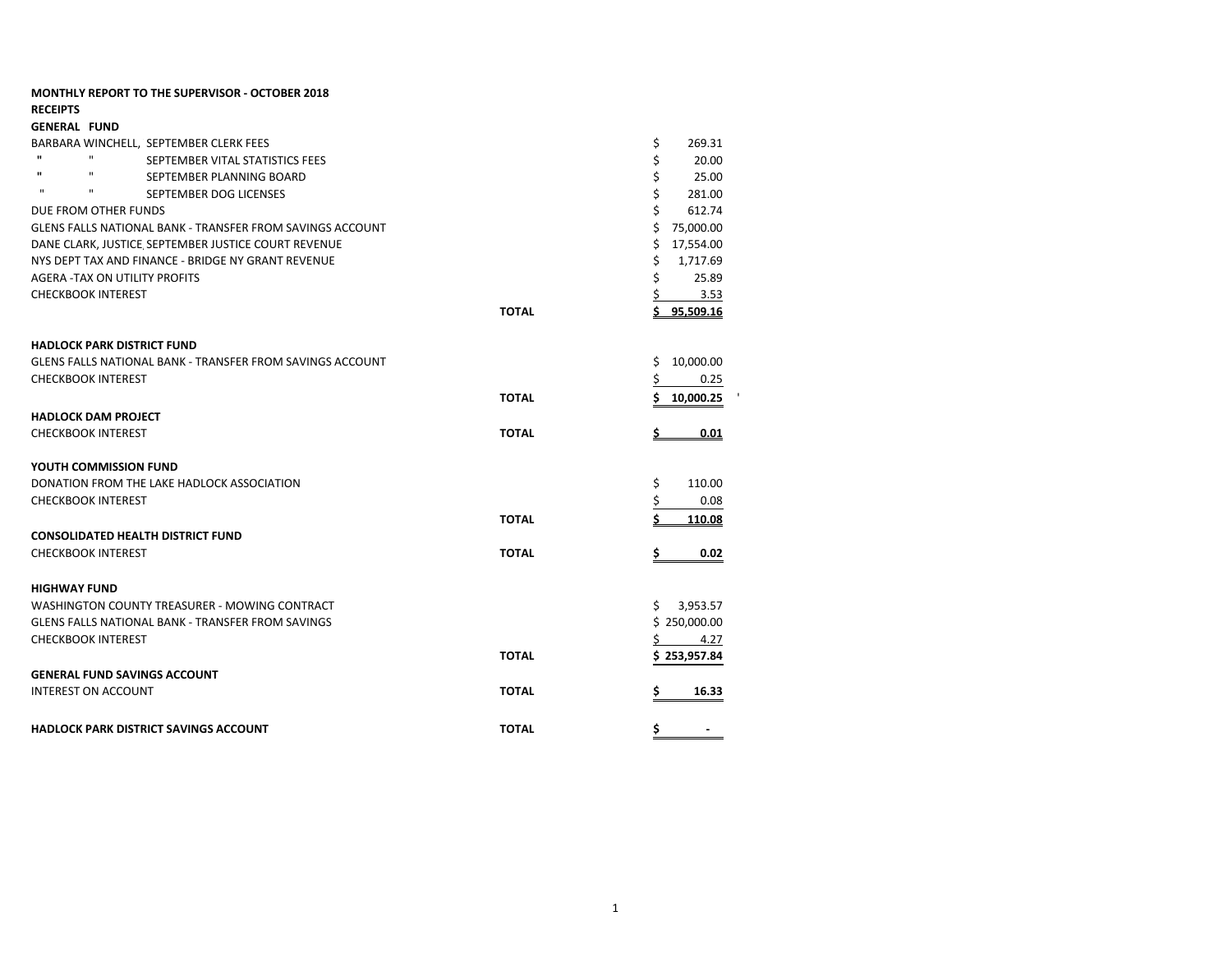| <b>HIGHWAY FUND SAVINGS ACCOUNT</b>                      |                 |                                |                               |                 |
|----------------------------------------------------------|-----------------|--------------------------------|-------------------------------|-----------------|
| <b>INTEREST ON ACCOUNT</b>                               |                 | <b>TOTAL</b>                   | \$<br>18.78                   |                 |
| <b>LOSAP SAVINGS ACCOUNT</b>                             |                 |                                |                               |                 |
| <b>INTEREST ON ACCOUNT</b>                               |                 | <b>TOTAL</b>                   | \$<br>0.65                    |                 |
| MEDICAL REIMBURSEMENT ACCOUNT                            |                 |                                |                               |                 |
| TOWN OF FORT ANN HIGHWAY FUND - H.I.                     |                 |                                | \$<br>588.49                  |                 |
| <b>CHECKBOOK INTEREST</b>                                |                 |                                | \$<br>0.01                    |                 |
|                                                          |                 | <b>TOTAL</b>                   | \$<br>588.50                  |                 |
| <b>TRUST &amp; AGENCY FUND</b>                           | <b>HIGHWAY</b>  | <b>GENERAL</b>                 | <b>HADLOCK PARK DISTRICT</b>  |                 |
| <b>NYS RETIREMENT</b>                                    | Ś.<br>979.76    | \$<br>452.91                   | \$                            |                 |
| <b>HEALTH &amp; DENTAL INSURANCE</b>                     | \$11,114.67     | \$<br>1,152.28                 | \$                            |                 |
| <b>STATE TAX</b>                                         | \$1,332.25      | \$<br>482.84                   | \$<br>22.47                   |                 |
| <b>FEDERAL TAX</b>                                       | \$2,891.00      | \$<br>1,220.00                 | \$<br>62.00                   |                 |
| <b>FICA</b>                                              | \$4,944.18      | \$<br>2,016.54                 | \$<br>185.44                  |                 |
| DEFFERED COMPENSATION                                    | 186.94<br>Ś     | \$<br>$\overline{a}$           | Ś<br>$\overline{\phantom{a}}$ |                 |
| <b>CHILD SUPPORT</b>                                     | 1,500.00<br>Ś   | \$                             |                               |                 |
| PAID FAMILY LEAVE                                        | 42.42<br>Ś      | \$<br>5.54                     | \$                            |                 |
| <b>CREDIT UNION</b>                                      | \$1,111.00      | Ś<br>717.00                    | \$                            |                 |
| AFLAC                                                    | 794.10          | 239.88                         |                               |                 |
| <b>TOTALS</b>                                            | \$24,896.32     | 6,286.99                       | \$<br>269.91                  |                 |
|                                                          | <b>INTEREST</b> | Ś<br>0.22                      | <b>TOTAL</b>                  | 31,453.44       |
| <b>DISBURSEMENTS</b>                                     |                 |                                |                               |                 |
| <b>GENERAL FUND</b>                                      |                 |                                | <b>HIGHWAY FUND-T/W</b>       |                 |
| STATE COMPTROLLER - STATE SHARE OF JUSTICE COURT REVENUE |                 | \$12,119.00                    | <b>ABSTRACT</b>               | \$216,669.85    |
| PAYROLL                                                  |                 | \$.<br>13,478.89               | <b>HEALTH INSURANCE</b>       | 11,117.56<br>\$ |
| <b>TOWN SHARE FICA</b>                                   |                 | \$<br>1,008.27                 | PAYROLL                       | 33,694.75<br>Ś  |
| <b>TOWN BOARD EXPENSE</b>                                |                 | \$<br>157.89                   | <b>TOWN SHARE FICA</b>        | 2,472.09        |
| <b>JUSTICE COURT EXPENSE</b>                             |                 | \$<br>$\overline{\phantom{a}}$ |                               | \$ 263,954.25   |
| <b>CENTRAL COMMUNICATIONS</b>                            |                 | \$<br>293.86                   | <b>HIGHWAY FUND-TO/V</b>      |                 |
| <b>ASSESSORS EXPENSE</b>                                 |                 | \$<br>2,234.96                 | ABSTRACT                      | 2,473.73        |
| TOWN CLERKS EXPENSE                                      |                 | \$                             |                               |                 |
| <b>ATTORNEY EXPENSE</b>                                  |                 | \$<br>1,890.00                 | <b>TOTAL HIGHWAY</b>          | \$266,427.98    |
| <b>TAX COLLECTORS EXPENSE</b>                            |                 | \$                             |                               |                 |
| <b>SUPERVISORS EXPENSE</b>                               |                 | Ś<br>280.22                    |                               |                 |
| <b>HISTORIAN EXPENSE</b>                                 |                 | Ś<br>23.59                     |                               |                 |
| REGISTRARS EXPENSE                                       |                 | 1,490.00<br>\$                 |                               |                 |
| <b>BUILDINGS EXPENSE</b>                                 |                 | \$<br>2,374.84                 |                               |                 |

| ADLOCK PARK DISTRICT   |                |
|------------------------|----------------|
|                        |                |
|                        |                |
| 22.47                  |                |
| 62.00                  |                |
| 185.44                 |                |
|                        |                |
|                        |                |
|                        |                |
|                        |                |
|                        |                |
| 269.91                 |                |
| <b>TOTAL</b>           | \$31,453.4     |
| <b>IGHWAY FUND-T/W</b> |                |
| <b>BSTRACT</b>         | \$216,669.8    |
| <b>EALTH INSURANCE</b> | \$11,117.5     |
| AYROLL                 | \$33,694.7     |
| <b>OWN SHARE FICA</b>  | \$<br>2,472.0  |
|                        | \$263,954.2    |
| <b>GHWAY FUND-TO/V</b> |                |
| <b>BSTRACT</b>         | \$.<br>2,473.7 |
|                        |                |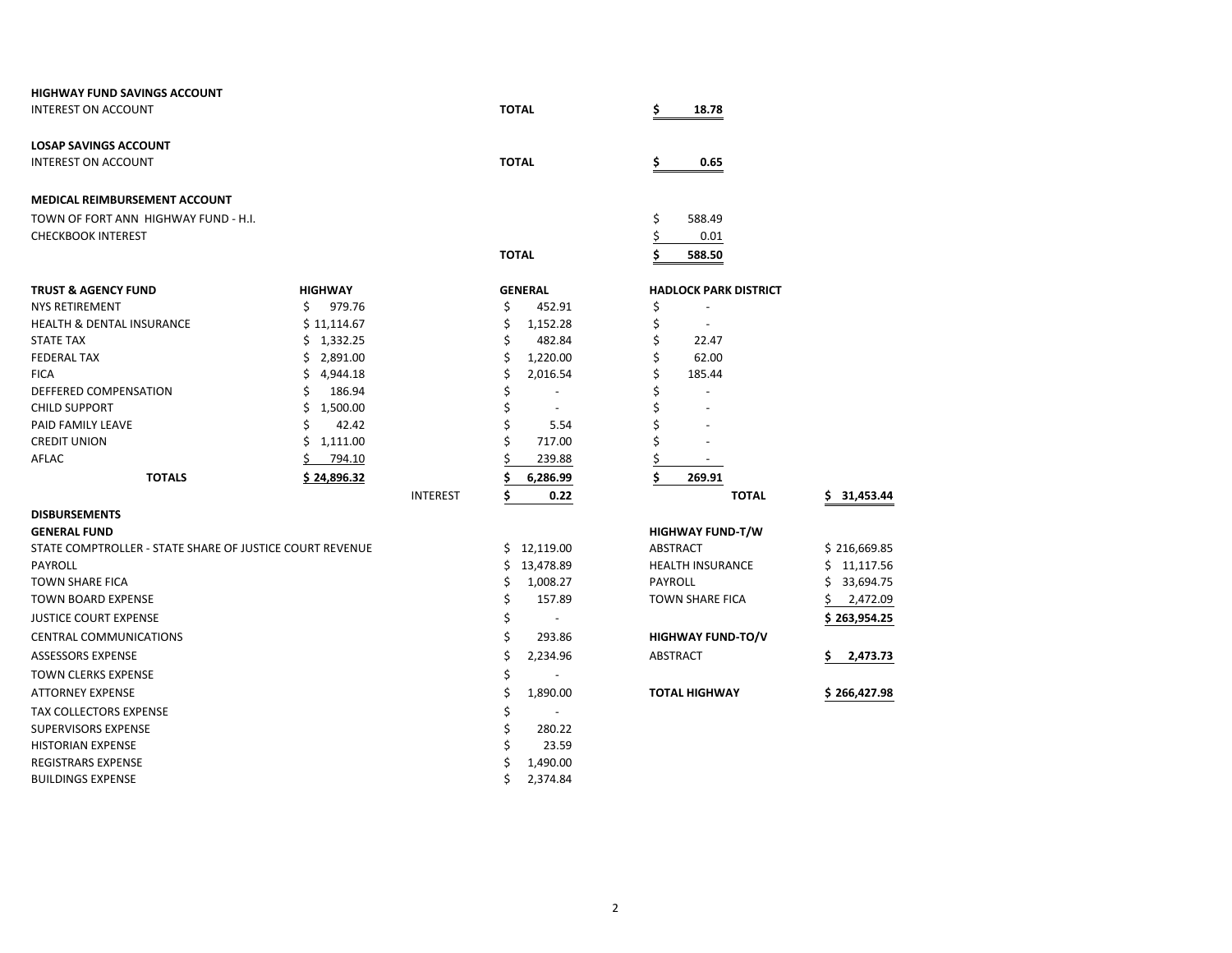| <b>CENTRAL MAILINGS</b>                                         |              | \$<br>223.21                   | <b>TRUST &amp; AGENCY FUND</b> |                |
|-----------------------------------------------------------------|--------------|--------------------------------|--------------------------------|----------------|
| <b>ENGINEER</b>                                                 |              | \$<br>6,970.35                 | <b>FICA</b>                    | \$<br>7,146.16 |
| SAFETY INSPECTION EXPENSE                                       |              | \$<br>142.42                   | <b>STATE TAX</b>               | \$<br>1,837.56 |
| FIRE COMPANY - FUEL                                             |              | \$<br>$\overline{\phantom{a}}$ | <b>FEDERAL TAX</b>             | 4,173.00<br>S  |
| DOG CONTROL EXPENSE                                             |              | \$<br>299.75                   | <b>HEALTH INSURANCE</b>        | 12,266.95      |
| <b>STREET LIGHTS</b>                                            |              | \$<br>192.20                   | <b>CREDIT UNION</b>            | 1,813.80       |
| <b>BEACH EXPENSE</b>                                            |              | Ś<br>130.00                    | <b>CHILD SUPPORT</b>           | 1,500.00       |
| PLANNING BOARD EXPENSE                                          |              | 605.00<br>Ś                    | AFLAC                          | 1,075.35<br>S  |
| <b>HEALTH INSURANCE</b>                                         |              | 1,143.58                       | RETIREMENT                     | 1,432.67<br>\$ |
|                                                                 | <b>TOTAL</b> | 45,058.03                      | DEFFERRED COMP.                | 186.94<br>Ś    |
| <b>HADLOCK PARK DISTRICT</b>                                    |              |                                | DUE TO OTHER FUNDS             | 3.27           |
| DUE TO OTHER FUNDS                                              |              | \$<br>601.54                   | <b>TOTAL</b>                   | 31,435.70      |
| ABSTRACT                                                        |              | \$<br>6,181.71                 |                                |                |
| PAYROLL                                                         |              | 1,212.35<br>\$                 |                                |                |
| <b>TOWN SHARE - FICA</b>                                        |              | 92.72                          |                                |                |
|                                                                 | <b>TOTAL</b> | Ś<br>8,088.32                  |                                |                |
|                                                                 |              |                                |                                |                |
| <b>HADLOCK DAM PROJECT</b>                                      | <b>TOTAL</b> |                                |                                |                |
|                                                                 |              |                                |                                |                |
| YOUTH COMMISSION FUND                                           | <b>TOTAL</b> |                                |                                |                |
|                                                                 |              |                                |                                |                |
| <b>CONSOLIDATED HEALTH</b>                                      | <b>TOTAL</b> | \$                             |                                |                |
|                                                                 |              |                                |                                |                |
| <b>GENERAL FUND SAVINGS ACCOUNT</b>                             |              |                                |                                |                |
|                                                                 |              |                                |                                |                |
| GLENS FALLS NATIONAL BANK - TRANSFER TO CHECKING ACCOUNT        | <b>TOTAL</b> | 75,000.00<br>\$.               |                                |                |
|                                                                 |              |                                |                                |                |
| <b>HADLOCK PARK DISTRICT SAVINGS ACCOUNT</b>                    |              |                                |                                |                |
| <b>GLENS FALLS NATIONAL BANK - TRANSFER TO CHECKING ACCOUNT</b> | <b>TOTAL</b> | 10,000.00<br>S.                |                                |                |
|                                                                 |              |                                |                                |                |
| <b>HIGHWAY FUND SAVINGS ACCOUNT</b>                             |              |                                |                                |                |
| GLENS FALLS NATIONAL BANK - TRANSFER TO CHECKING ACCOUNT        | <b>TOTAL</b> | \$250,000.00                   |                                |                |
|                                                                 |              |                                |                                |                |
| <b>LOSAP SAVINGS ACCOUNT</b>                                    |              |                                |                                |                |
| DUE TO OTHER FUNDS - INTEREST EARNED ON ACCOUNT 2017            | <b>TOTAL</b> | 7.93<br>Ş.                     |                                |                |
|                                                                 |              |                                |                                |                |
| <b>MEDICAL REIMBURSEMENT ACCOUNT</b>                            |              |                                |                                |                |
| AC TRANSFER TO MVP SELECT                                       | <b>TOTAL</b> | \$<br>588.49                   |                                |                |
|                                                                 |              |                                |                                |                |

|  |  | <b>TRUST &amp; AGENCY FUND</b> |  |
|--|--|--------------------------------|--|
|--|--|--------------------------------|--|

|       | \$<br>601.54                       | <b>TOTAL</b>            | 31,435.70       |
|-------|------------------------------------|-------------------------|-----------------|
|       |                                    | DUE TO OTHER FUNDS      | 3.27            |
| TOTAL | 45,058.03                          | DEFFERRED COMP.         | \$<br>186.94    |
|       | 1,143.58                           | <b>RETIREMENT</b>       | \$<br>1,432.67  |
|       | \$<br>605.00                       | AFLAC                   | \$<br>1,075.35  |
|       | \$<br>130.00                       | <b>CHILD SUPPORT</b>    | \$<br>1,500.00  |
|       | \$<br>192.20                       | <b>CREDIT UNION</b>     | \$<br>1,813.80  |
|       | \$<br>299.75                       | <b>HEALTH INSURANCE</b> | \$<br>12,266.95 |
|       | \$<br>$\qquad \qquad \blacksquare$ | <b>FEDERAL TAX</b>      | \$<br>4,173.00  |
|       | \$<br>142.42                       | <b>STATE TAX</b>        | \$<br>1,837.56  |
|       | \$<br>6,970.35                     | <b>FICA</b>             | \$<br>7,146.16  |